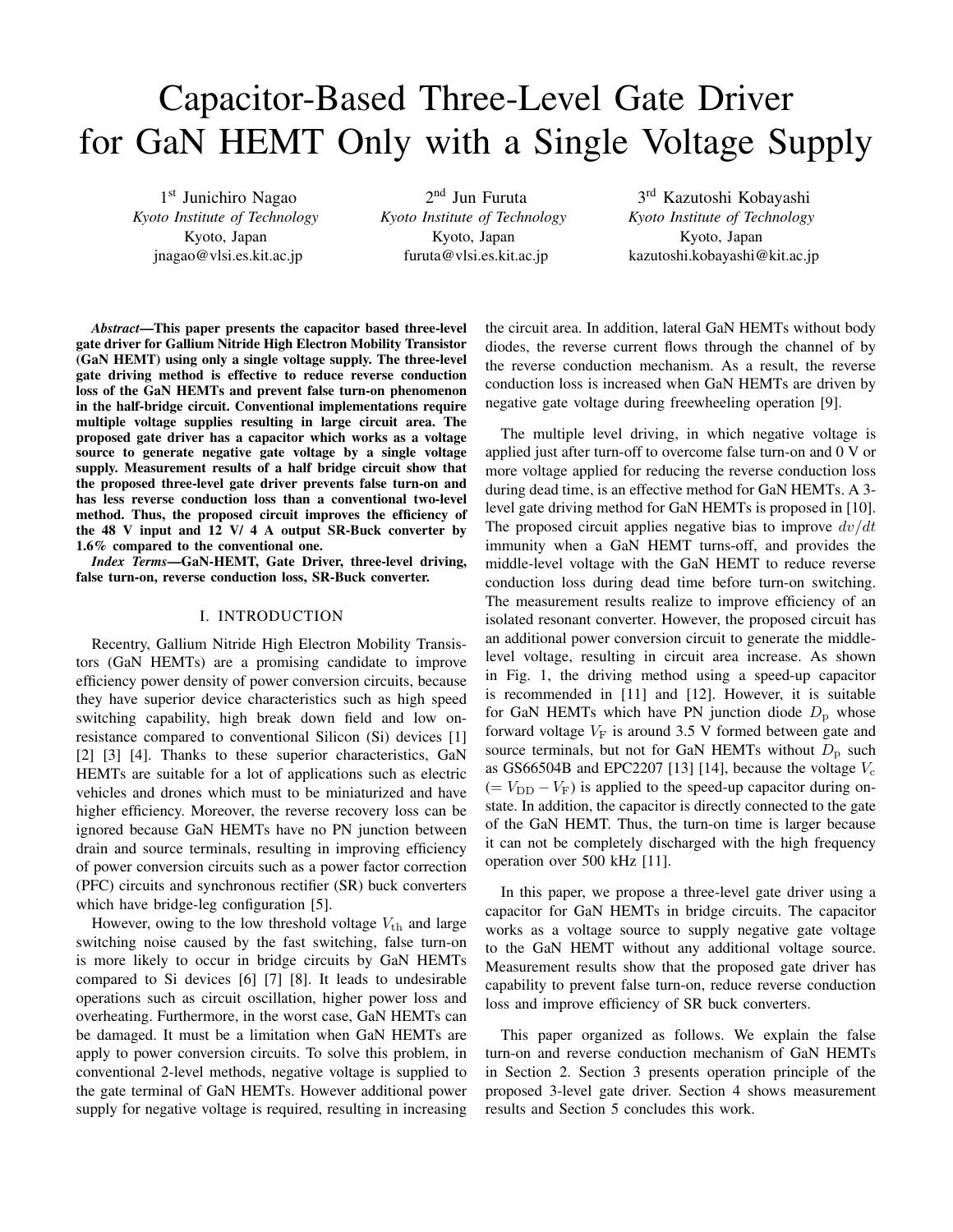

Fig. 1. Gate driver using a speed-up capacitor  $C_s$ .



Fig. 2. Mechanism of false turn-on phenomenon at the low-side switch.

## II. PROBLEMS OF GAN HEMTS

## *A. False turn-on phenomenon of GaN HEMTs*

A half-bridge circuit is the major circuit configuration used in many power conversion circuits such as an SR buck converter and Totem Pole PFC circuit, etc. There is a specific problems which is false turn-on phenomenon causing power loss and power device failure.

To implement a half-bridge circuit by GaN HEMTs, false turn-on is caused by high positive  $dv/dt$  during off state of the low-side switch. Fig. 2 shows the mechanism of the false turn-on phenomenon at the low-side switch in the half-bridge circuit. When the high-side switch is turned on, high positive  $dv/dt$  from the drain to the source terminal of the switch is generated. Then, Miller current  $i_{\text{miller}}$  flows to the ground through the Miller capacitor  $C_{\text{GD}}$ , the gate resistor  $R_{\text{G}}$  and the gate driver. Then,  $LCR$  resonance turns on the low-side GaN HEMT if this ringing voltage exeeds the  $V_{th}$  [15]. For the GaN HEMTs, the threshold voltage is as low as 1.4 V typically, which is smaller than that of conventional devices such as Si and SiC (Silicon Carbide) devices. Therefore, it is a serious problems for GaN HEMTs due to its low  $V_{\text{th}}$ .

In conventional methods, a negative gate to source voltage  $V_{\text{GS}}$  is applied during off-state to increase the mergin of the  $LCR$  resonance amplitude and improve the  $dv/dt$  immunity of GaN HEMTs (2-level methods). However, an additional voltage supply is required to generate the negative voltage, resulting in increasing circuit area. In addition, in the case of GaN HEMTs which have reverse conduction characteristics,



Fig. 3. Mechanism of reverse conduction and the equivalent model of GaN HEMT.



Fig. 4. V-I curve of GaN HEMT [13].

this conventional method increases the power loss during freewheeling operation.

Another simple method is to connect an RC snubber circuit consisting of a resistor and a capacitor between the gate and source terminals of a GaN HEMT. It is effective to suppress the resonance voltage, but switching speed is decreased due to the additional capacitor, resulting in increasing the switching loss [16].

#### *B. Reverse conduction mechanism of GaN HEMT*

Another important problem of GaN HEMTs is the high reverse conduction loss. GaN HEMTs have reverse conduction characteristics because they have no body diode unlike Si and SiC MOSFETs.

Fig. 3 shows an equivalent model of a GaN HEMT and the mechanism of the reverse conduction. When  $V_{\text{GS}}$  is 0, a capacitor  $C_{\rm gs}$  is not charged, which means the gate and source terminals are short-circuited and capacitors  $C_{sd}$  and  $C_{\text{gd}}$  are connected parallel. At this time, current flows from the source terminal to the GaN HEMT, the  $C_{\text{gd}}$  and  $C_{\text{sd}}$  are charged, the channel begins to build if the capacitor voltage  $V_{\text{GD}}$  reaches  $V_{\text{th}}$ . This is because the source and drain of the GaN HEMT are symmetrical at the gate. GaN HEMT is turned on if positive voltage above  $V_{th}$  is applied across the gate and drain terminals. The current from the source flows through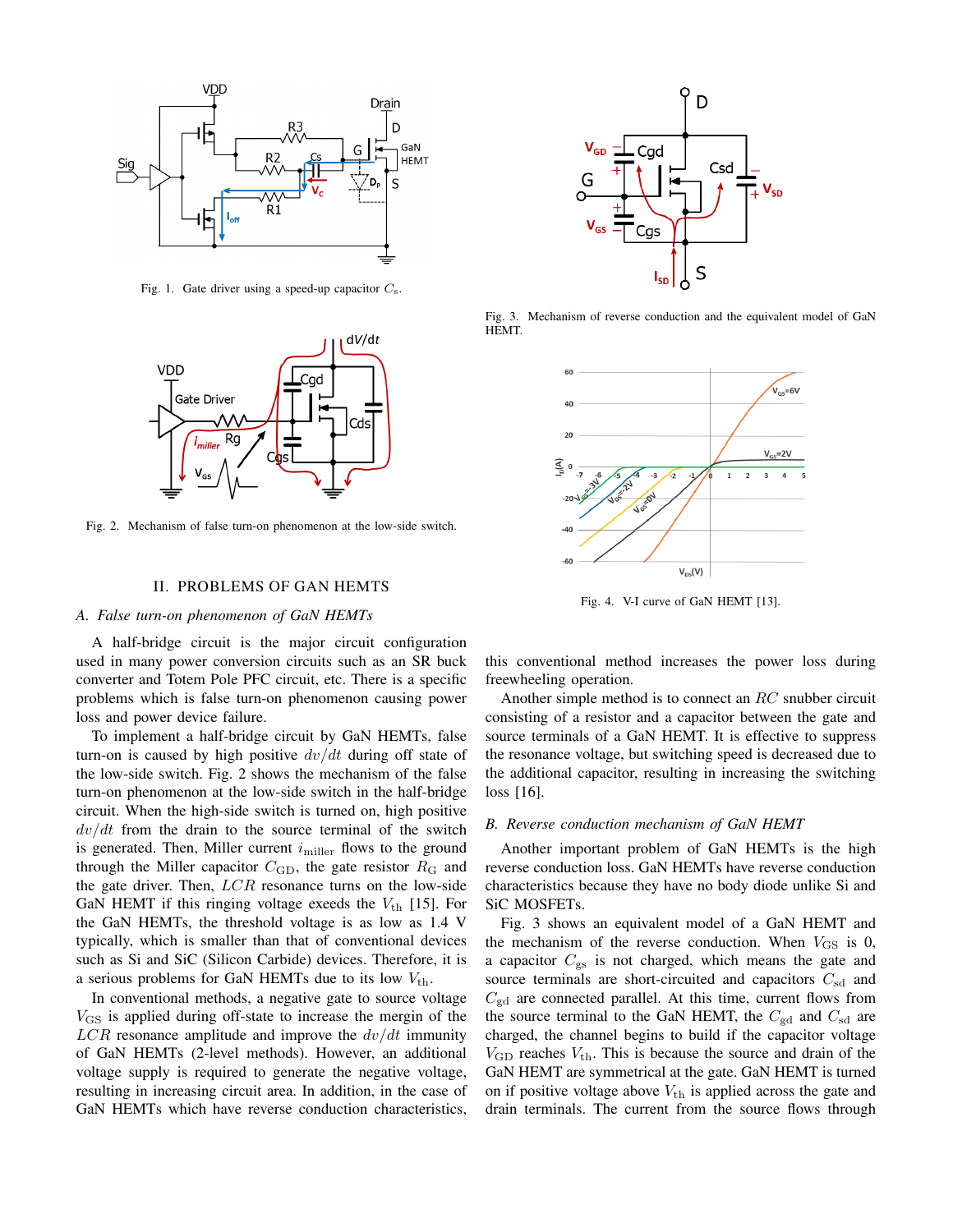

Fig. 5. Proposed three-level gate driver.



Fig. 6. Control waveforms of the proposed gate driver.

the channel, and the voltage drop across the source and drain  $V_{SD}$  is expressed as  $V_{SD} = V_{GD} = V_{th}$ . This is the reverse conduction mechanism of GaN HEMTs.

When the negative gate voltage  $V_{\text{GS}}$  is appllied to the gate,  $C_{\text{gd}}$  is charged via  $C_{\text{gs}}$ . The voltage drop is increased the  $V_{\text{GS}}$  applied to  $C_{\text{gs}}$ . Therefore, when a negative voltage is applied, the voltage drop  $V_{SD}$  is expressed by the following equation.

$$
V_{\rm SD} = V_{\rm GD} - V_{\rm th} \tag{1}
$$

As a result, the IV characteristics of the GaN HEMT is as shown in Fig. 4 [13]. For example, the negative gate voltage −2.5 V is applied to the GaN HEMT, the voltage drop is higher than  $V_{\text{th}}$ −(−2.5 V), which is larger than the  $V_{\text{F}}$  of the body diode of the Si devices. Therefore, in the case of GaN HEMTs, the conventional method using negative gate voltage to overcome the false turn-on phenomenon causes an increase in reverse conduction loss.

## III. PROPOSED 3-LEVEL GATE DRIVER

Figure 5 shows the proposed capacitor-based three-level gate driver and Fig. 6 shows control waveforms of the proposed gate driver, respectively. It consists of Si MOSFETs and a capacitor  $C_{sub}$  and in order to perform the operation, the proposed gate driver is controlled by the two independent input signal sources (SigA, B). The capacitor works as a voltage source to supply negative gate voltage to the GaN HEMT during turn-off transient to prevent false turn-on. The operation principle of the proposed gate driver is shown in Fig. 7 and described as follows.

- 1) Current flows along the blue line to the gate terminal of the GaN HEMT, and the input capacitance  $C_{\text{iss}}$  is charged. Then the GaN HEMT is turnd on. During onstate, current flows to the ground through the  $C_{sub}$ , and energy is stored in  $C_{\text{sub}}$ , also  $V_{\text{C}}$  is generated.
- 2) Current flows to the ground through the  $C_{\text{sub}}$ , the GaN HEMT turns off. Then, the  $C_{sub}$  operates as a voltage source, the GaN HEMT is driven by negative gate voltage  $-V<sub>C</sub>$  to prevent false turn-on.
- 3) Current flows from the ground to the gate terminal before dead time. Then, the  $C_{\text{iss}}$  is charged, the  $V_{\text{GS}}$  settles to 0 V to reduce the reverse conduction loss.

The proposed gate driver can operate at three gate voltage levels  $(V_{\text{DD}}$ , negative gate voltage at turn-off transient and 0 V during off-state) without any additional voltage source, owing to  $C_{sub}$ . Therefore, it is possible to improve  $dv/dt$  immunity and reduce reverse conduction loss of the GaN HEMTs, with small circuit area. The Si MOSFET, M5<sub>1</sub> and M5<sub>2</sub>, driven by SigB form a common-source-type bidirectional switch to flow current bidirectionally [17].

In the conventional method, the speed-up capacitor is used for the gate driver to apply the negative gate voltage. The speed-up capacitor is directly connected to the gate terminal, and GaN HEMT is turned off by negative voltage using the voltage applied to the capacitor during on-state. However, the turn-on time depends on switching frequency. If the off-state time is short ( $\lt$  5  $\mu$ s), turn-on switching time is increased because the capacitor connected to the gate terminal can not be completly discharged during off-state. As a result, the switching loss is increased. In addition, to turn off switching with negative gate voltage, the voltage of the speed-up capacitor is required. It can only be used for some GaN HEMTs which have the diode characteristics between the gate and source terminals. On the other hand, in the proposed gate driver, offstate time does not affect turn-on switching whether it has completely discharged or not, because  $C_{\text{sub}}$  is not directly connected to the gate terminal. The proposed gate driver is suitable for power conversion circuit at high frequency. Moreover, since the voltage  $V_{\rm C}$  which is approximately as large as  $V_{\text{DD}}$  is applied to the  $C_{\text{sub}}$ , it can also be used for GaN HEMTs without diode characteristics.

## IV. MEASUREMENT RESULTS

In this section, measurement results show when the proposed gate driver is applicated to a resistor-load type measurement circuit, a half-bridge circuit, and an SR buck converter.

#### *A. Resistor load type measurement circuit*

The resistor-load type measurement circuit for the proposed gate driver is shown in Fig. 8. This circuit is used to measure switching frequency dependency of the switching characteristics of the proposed gate driver.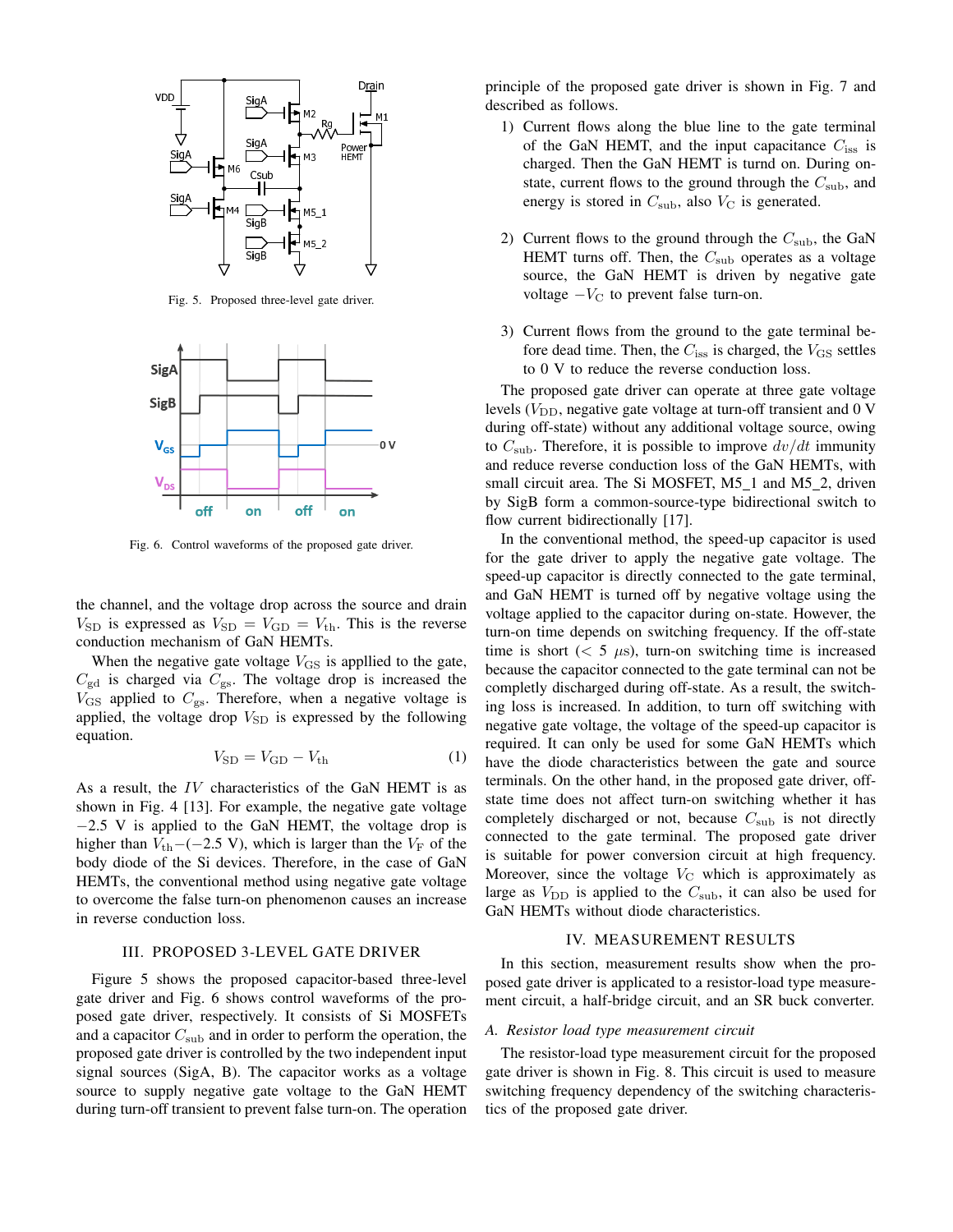

Fig. 7. Operation principle of the proposed gate driver.



Fig. 8. Resistor load type measurement circuit.



Fig. 9. 1 MHz switching waveforms of the proposed gate driver.

The capacitor  $C_{\text{sub}}$  is a 4.7 nF ceramic capacitor and a gate resistor  $R_G$  is 1  $\Omega$  for the proposed gate driver. The GaN HEMT used for measurement is GS66504B (GaN Systems). Contorol signals (SigA and B) are generated by an Analog Discovery2 (Digilent Inc.) and amplified by an isolated gate driver IC (Silicon Labs, Si8275GB) to drive the transistors consisted of the proposed gate driver. The oscilloscope used for the experiment was DPO 7054C of Tektronix. Voltage waveforms were obtained at the test points (TP\_G, D, S).  $V_{\text{in}}$ determines off-state  $V_{\text{DS}}$ , and Rload determines on-state  $I_{\text{D}}$ during the measurement.

Fig. 9 shows continuous switching waveforms of the proposed gate driver at 50 V of  $V_{\text{in}}$ , 25  $\Omega$  of Rload and 1 MHz operation frequency. From the result, it is confirmed that it



Fig. 10. The voltage  $V_{\text{GS}}$  during turn-off for different values of the  $C_{\text{sub}}$ .



Fig. 11. Evaluation result of the turn-on switching time.

is driven by the negative voltage of  $-2.5$  V at turn-off and after then stable at 0 V. Therefore, the measurement results prove the three-level gate voltage operation of the proposed gate driver without any additional voltage source.

Fig. 10 shows the capacitance of  $C_{\text{sub}}$  dependency of the switching characteristics at turn-off of the proposed gate driver. It can be confirmed that the negative voltage becomes larger as  $C_{\text{sub}}$  increases. It is possible to improve the  $dv/dt$  immunity by choosing an appropriate  $C_{\text{sub}}$  from the amplitude of gate voltage oscillation.

Fig. 11 shows the switching frequency and the drain currnt dependency of the turn-on switching time of the proposed gate driver. The turn-on time  $t_{on}$  is determined as the delay time when  $V_{\text{GS}}$  rises to 10% until  $V_{\text{DS}}$  drops to 10%. From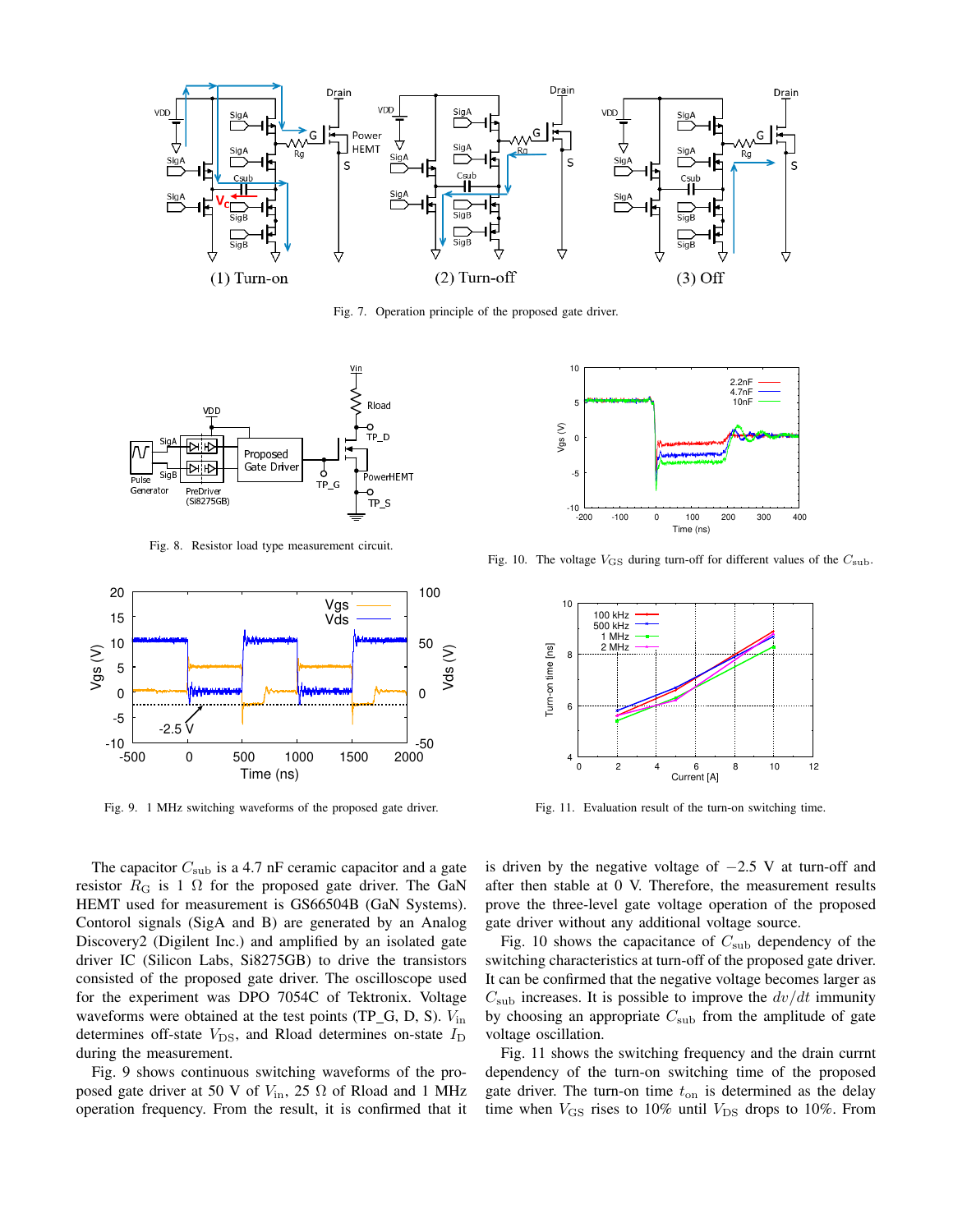

Fig. 12. Low side regeneration half-bridge circuit.



Fig. 13. Measurement results of the bridge-circuit at turn-off transient.



Fig. 14. Measurement results of the bridge-circuit during dead time.

the measurement results, the  $t_{on}$  is almost constant even if the switching frequency is increased. This is because  $C_{sub}$ is not directly connected to the gate terminal of the GaN HEMT and does not affect the turn-on switching. Therefore, the proposed gate driver can bring out the igh-speed switching characteristics of GaN HEMTs even when it operates at high frequency.

### *B. Half-bridge evaluation circuit*

Figure 12 shows the low-side regeneration half-bridge circuit to evaluate false turn-on phenomenon and reverse conduction loss compared with the conventional 2-level driving



Fig. 15. Measurement waveforms of the bridge circuit when the proposed gate driver implemented high-side switch.

method [11]. The gate driver IC Si8275 is used for conventional 2-level gate driver (named Conventional) and the negative gate voltage is set to  $-2.5$  V. The components consisting of the proposed gate driver and the equipment for the measurement are the same as the previous section A, respectively. The half-bridge circuit is composed of the GS66504B (Typ.  $V_{\text{th}} = 1.3$ V) with dead time of 100 ns. A 100  $\mu$ H inductor is used for the evaluation circuit.

Figures 13 and 14 show the measurement waveforms of the low-side regeneration circuit at the low side switch at 50 V of the input voltage  $V_{\text{in}}$ , 4 A of the input current at 500 kHz switching frequency, when the proposed gate driver is implemented to the low-side switch. From the Fig. 13, when the high-side switch turns on, ringing of  $V_{\text{GS}}$  is caused by the high positive  $dv/dt$ , but ringing voltage does not reach the threshould voltage 1.3 V of the GaN HEMT owing to the negative gate voltage. The voltage level, caused when the proposed gate driver returns from negative volatge to 0 V, does not also exceed the  $V_{th}$ . Evaluation results of the reverse conduction loss are, 8.7 W and 11.4 W on the proposed gate driver and the conventional 2-level method, respectively. During dead time, voltage drop  $V_{SD}$  of the conventional method is 3.8 V but that of the proposed gate driver is 2.3 V, reducing the reverse conduction loss by 23%. From these results, it is confirmed that the proposed gate driver has capability to prevent false turn-on phenomenon and reduce reverse conduction loss during freewheeling operation.

Fig. 15 shows measurement waveforms when the proposed gate driver is implemented as the high-side switch. From Fig. 15, it can be confirmed that the proposed gate driver can operate at three gate voltage levels even when the proposed gate driver is only used at the high side. Therefore, it is expected that the proposed gate driver improves efficiency of the power conversion circuit which has the freewheeling operation even at the high-side switch such as an LLC resonant converter and an inverter circuit.

## *C. 48 V to 12 V synchronous buck converter*

Figure 16 shows a simplified schematic of the synchronous buck converter with gate drivers. Conversion efficiency is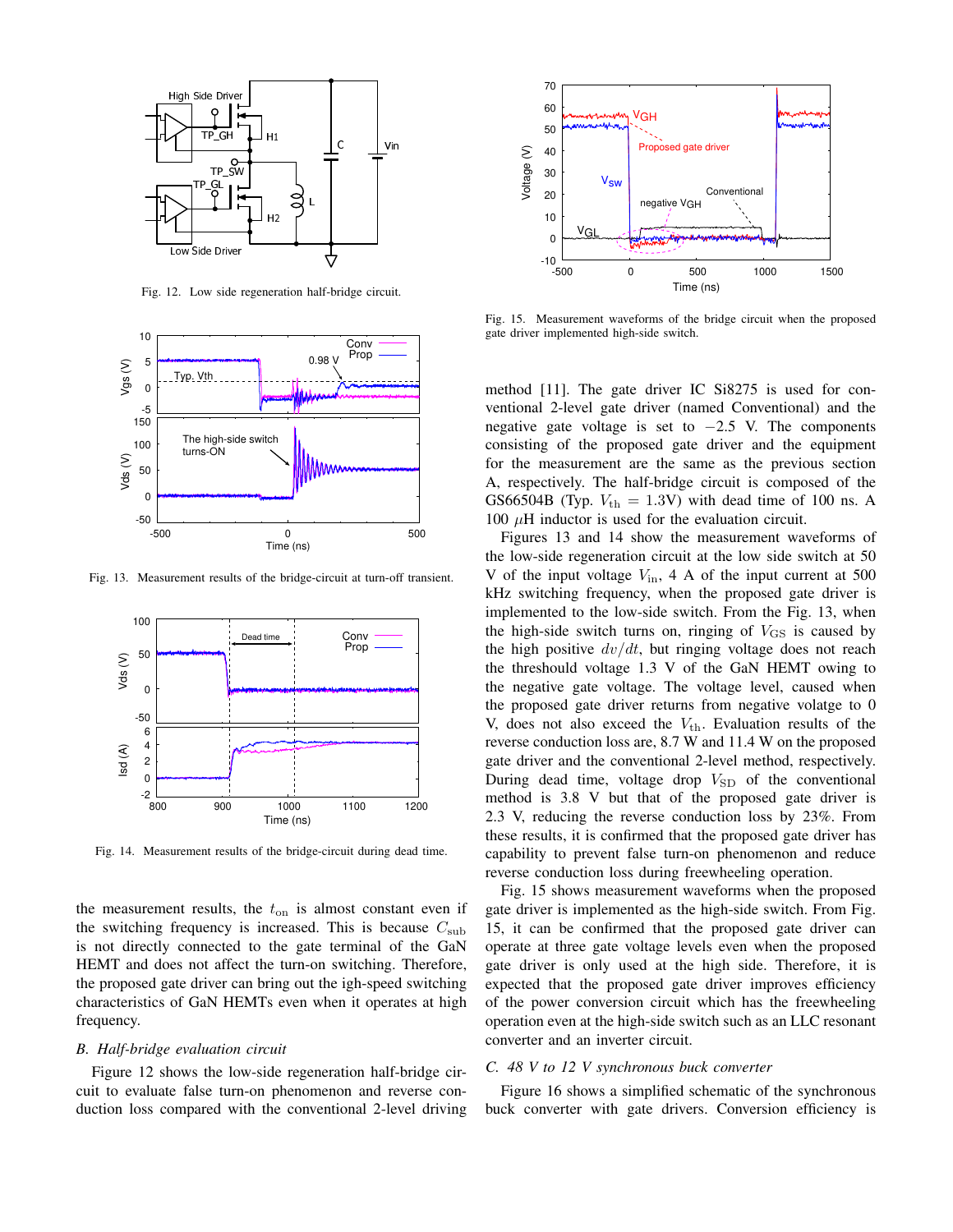

Fig. 16. Simplified synchronous buck converter schmatics.



Fig. 17. Photo of the implemented SR buck converter on the board.

compared when the proposed gate driver and the conventional 2-level method are used for the low-side switch of the SR buck converter, respectively. The components used in the proposed gate driver and the SR buck converter are the same as those of the low-side regeneration half-bridge circuit of the previous section B. The specification is 48 V of input voltage  $V_{\text{in}}$ , 12 V of output voltage  $V_{\text{out}}$  and 4 A of output current  $I_{\text{out}}$  (48 W). The photograph of the SR buck converter implemented on the print circuit board is shown in Fig. 17. The gate resistor can be replaced on the print-circuit board.

Figures 18 and 19 show the measurement waveforms when the proposed gate driver and the conventional method were used, respectively. The operating frequency is 500 kHz and the dead time is 100 ns. The evaluation results were 48 V of  $V_{\text{in}}$ , 1.1 A of  $I_{\text{in}}$  and 52.8 W of the input power  $P_{\text{in}}$  for both of the proposed gate driver and the conventional method. On the other hand, when the conventional method was used, results were 12.1 V of  $V_{\text{out}}$ , 4.1 A of  $I_{\text{out}}$  and 49.6 W of the output power  $P_{\text{out}}$ , while the proposed gate driver was 12.0 V of  $V_{\text{out}}$ , 4.2 A of  $I_{\text{out}}$  and 50.4 W of  $P_{\text{out}}$ . Therefore, the proposed gate driver achieved 95.5% conversion efficiency, which is 1.6% higher than that of the conventional method. This is because the reverse conduction loss during dead time was reduced by the 3-level method.

Table I shows measurement results at 1 MHz switching time (dead time was set to 50 ns). The efficiency of the proposed gate driver was 4.6% higher than the that of the conventional method.



Fig. 18. Measurement waveforms of the 48 V - 12 V SR buck converter using the proposed gate driver for the low-side switch.



Fig. 19. Measurement waveforms of the 48 V - 12 V SR buck converter using the conventional gate driver for the low-side switch.

From the above results, the proposed gate driver is capable of the 3-level gate voltage operation with a single voltage supply, and achieved high efficiency in an SR buck converter composed of GaN HEMTs.

## V. CONCLUSION

In this paper, we proposed the capacitor-based three-level gate driver for GaN HEMTs in half-bridge circuits in order to improve the  $dv/dt$  immunity and reduce the reverse conduction loss. The capacitor in the proposed gate driver works as a voltage source to supply negative gate voltage to the GaN HEMT during turn-off transient. The experimental results demonstrated that the proposed gate driver works at the 3 level gate levels operation without using an additional voltage

TABLE I EVALUATION RESULTS OF THE SR BUCK CONVERTER (CONVENTIONAL 2-LEVEL METHOD VS. PROPOSED 3-LEVEL GATE DRIVER)

|            | Conventional |                 | Proposed |       |
|------------|--------------|-----------------|----------|-------|
| Frequency  | 500 kHz      | MH <sub>z</sub> | 500 kHz  | MHz   |
| $Pin$ [W]  | 52.8         | 54.7            | 52.8     | 53.6  |
| Pout [W]   | 49.6         | 47.1            | 50.4     | 48.6  |
| Efficiency | 93.9%        | 86.1%           | 95.5%    | 90.7% |